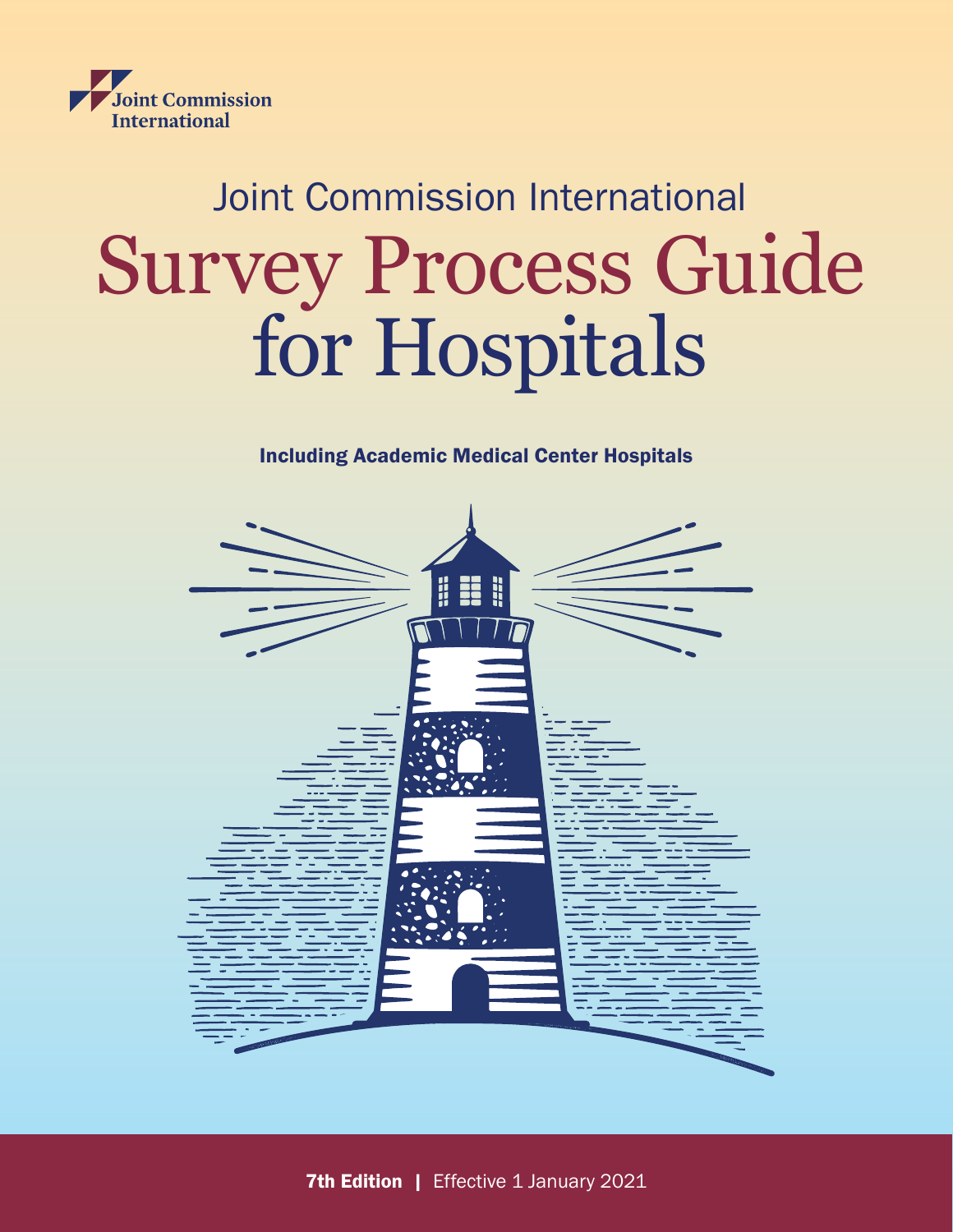## **Joint Commission International Mission**

*A division of Joint Commission Resources, Inc.*

The mission of Joint Commission International (JCI) is to improve the safety and quality of care in the international community through the provision of education, publications, consultation, and evaluation services.

© 2020 The Joint Commission, on behalf of Joint Commission International

Published by Joint Commission Resources Oak Brook, Illinois 60523 USA <https://www.jcrinc.com>

Joint Commission Resources educational programs and publications support, but are separate from, the accreditation activities of Joint Commission International. Attendees at Joint Commission Resources educational programs and purchasers of Joint Commission Resources publications receive no special consideration or treatment in, or confidential information about, the accreditation process.

All rights reserved. No part of this publication may be reproduced in any form or by any means without written permission from the publisher. Requests for permission to make copies of any part of this work should be sent to [permissions@jcrinc.com](mailto:permissions@jcrinc.com).

ISBN: 978-1-63585-150-2

For more information about Joint Commission International, please visit <https://www.jointcommissioninternational.org/>.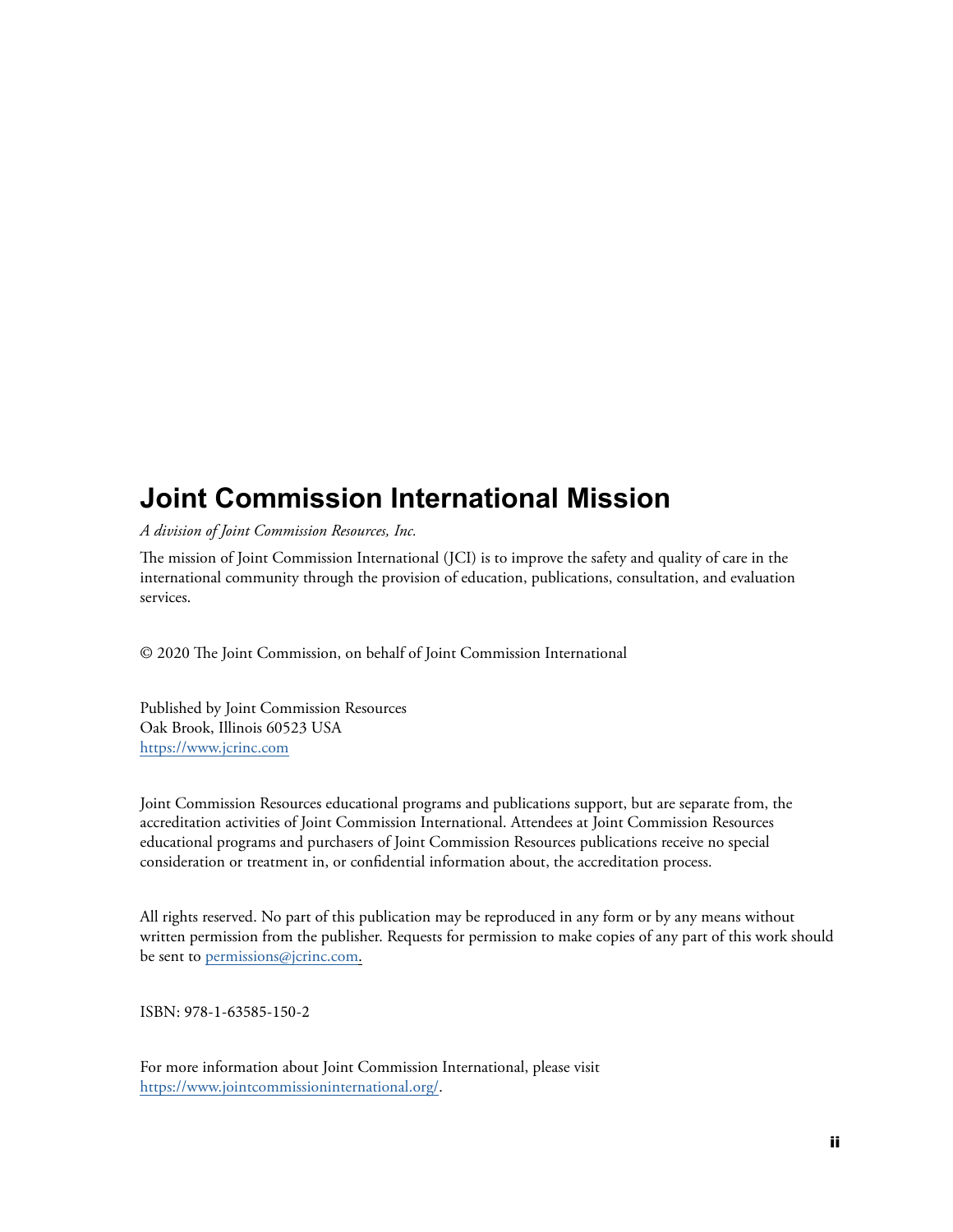## **Contents**

| Joint Commission International Surveys: General Information                        |
|------------------------------------------------------------------------------------|
|                                                                                    |
|                                                                                    |
|                                                                                    |
| Tools for Accreditation Preparation, Including the Standards Manual 7              |
|                                                                                    |
|                                                                                    |
|                                                                                    |
|                                                                                    |
|                                                                                    |
|                                                                                    |
| Sample Academic Medical Center Hospital Survey Agenda 30                           |
|                                                                                    |
|                                                                                    |
| <b>Survey Agenda: Detailed Descriptions</b>                                        |
|                                                                                    |
|                                                                                    |
|                                                                                    |
|                                                                                    |
| Leadership for Quality, Patient Safety, Ethics, and Culture of Safety Interview 52 |
|                                                                                    |
|                                                                                    |
|                                                                                    |
|                                                                                    |
| Supply Chain Management and Evidence-Based Purchasing Interview and Tracer  65     |
|                                                                                    |
|                                                                                    |
|                                                                                    |